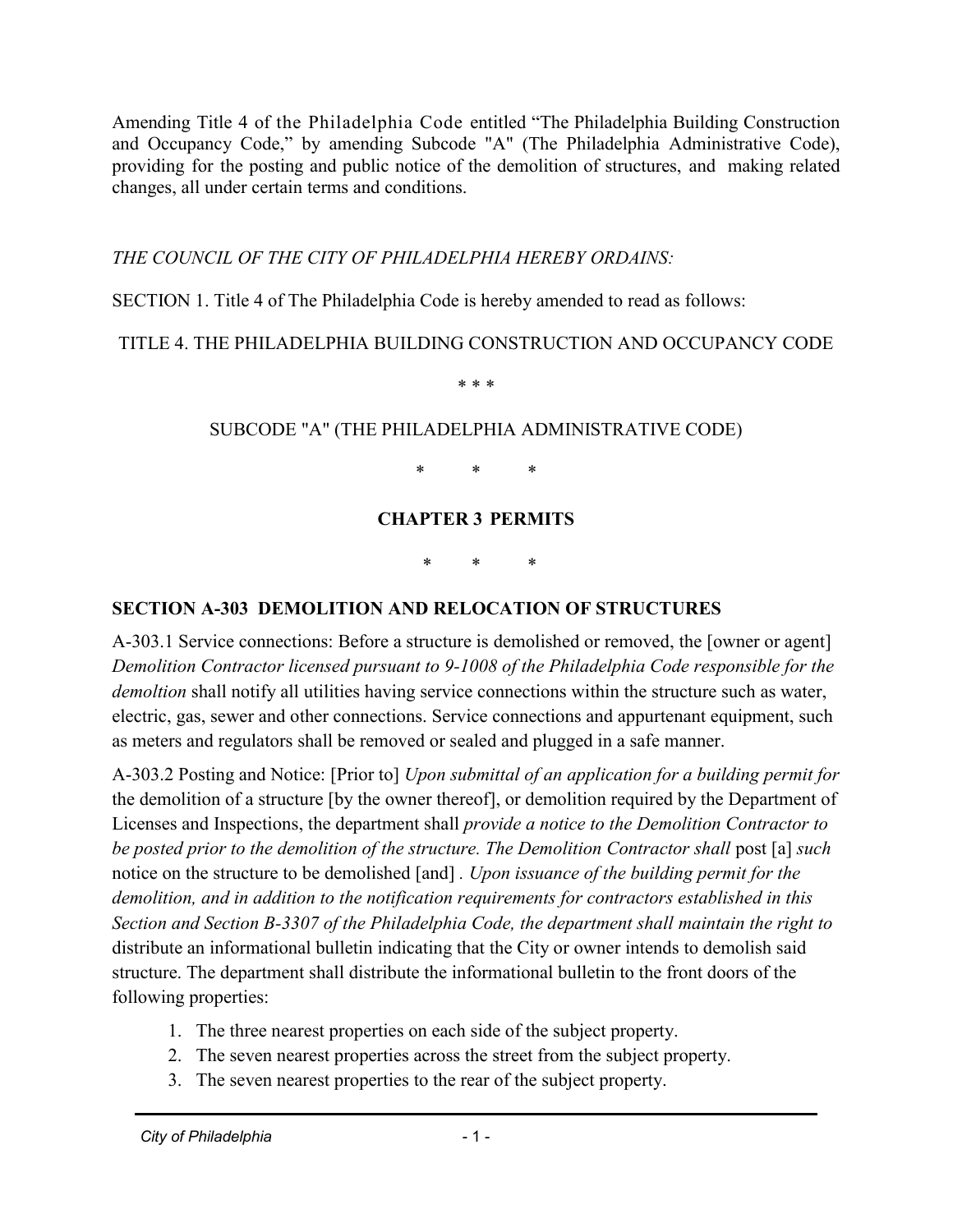4. Any structure or property located within the safety zone area, as defined in Section B-3303.8.1 of the Building Code, surrounding the subject property.

The requirement to distribute an informational bulletin shall not create any actionable right for any resident or owner of the subject property or any neighboring property.

Exceptions:

1. In the event of an emergency which requires immediate action to protect the health or safety of the public, which shall include any time the Department has served notice of a requirement to demolish an imminently dangerous structure under Section PM-110.2 of this Title and demolition is carried out within 10 days of service by the Department of the notice requiring demolition; provided that the Department distributes the informational bulletin to any property abutting the property on which a structure is to be demolished.

2. When the structure has been posted as required by Section 14-[1005(3)] *303(13)* of The Philadelphia Code.

3. When the structure has been the subject of a variance granted by the Zoning Board of Adjustment.

A-303.2.1 Location and Time: The notice shall be posted by the [department] *Demolition Contractor* on each street frontage of the premises with which the notice is concerned[, and the informational bulletin distributed to neighboring properties] within ten days of the [issuance to the owner of] *submittal of* the building permit *application* to demolish or [service by the Department of a notice requiring demolition or] award of a demolition contract by the department. Posted notices shall remain until demolition of the structure, which shall not commence less than 21 days from the date of the [issuance of the permit] *submittal of the permit application*.

A-303.2.2 Content: Such posted notice shall be clearly visible to the public. All notices shall contain the date on which [actual] *the permit application for* demolition [is permitted to commence] *was submitted to the Department*.

A-303.2.3 Removal: No person shall remove such notice prior to the approved date on which demolition is permitted to commence, unless the owner notifies the department that the structure will not be demolished and the permit has been revoked by the department upon such request, in which case, the [department] *Demolition Contractor* shall remove the notice.

A-303.2.4 Penalties: Any [property owner] *Demolition Contractor* who violates the provisions of this Section shall be subject to penalties as prescribed in Chapter 6.

SECTION 1. The provisions of this Ordinance that are subject to review under the Pennsylvania Construction Code Act (Act 45 of 1999, P.L. 491, as amended) shall not become effective until the Secretary of the Pennsylvania Department of Labor and Industry certifies approval of this Ordinance or the City Solicitor certifies to the Chief Clerk of Council that the requirements of Section 503 of Act 45 of 1999, as amended